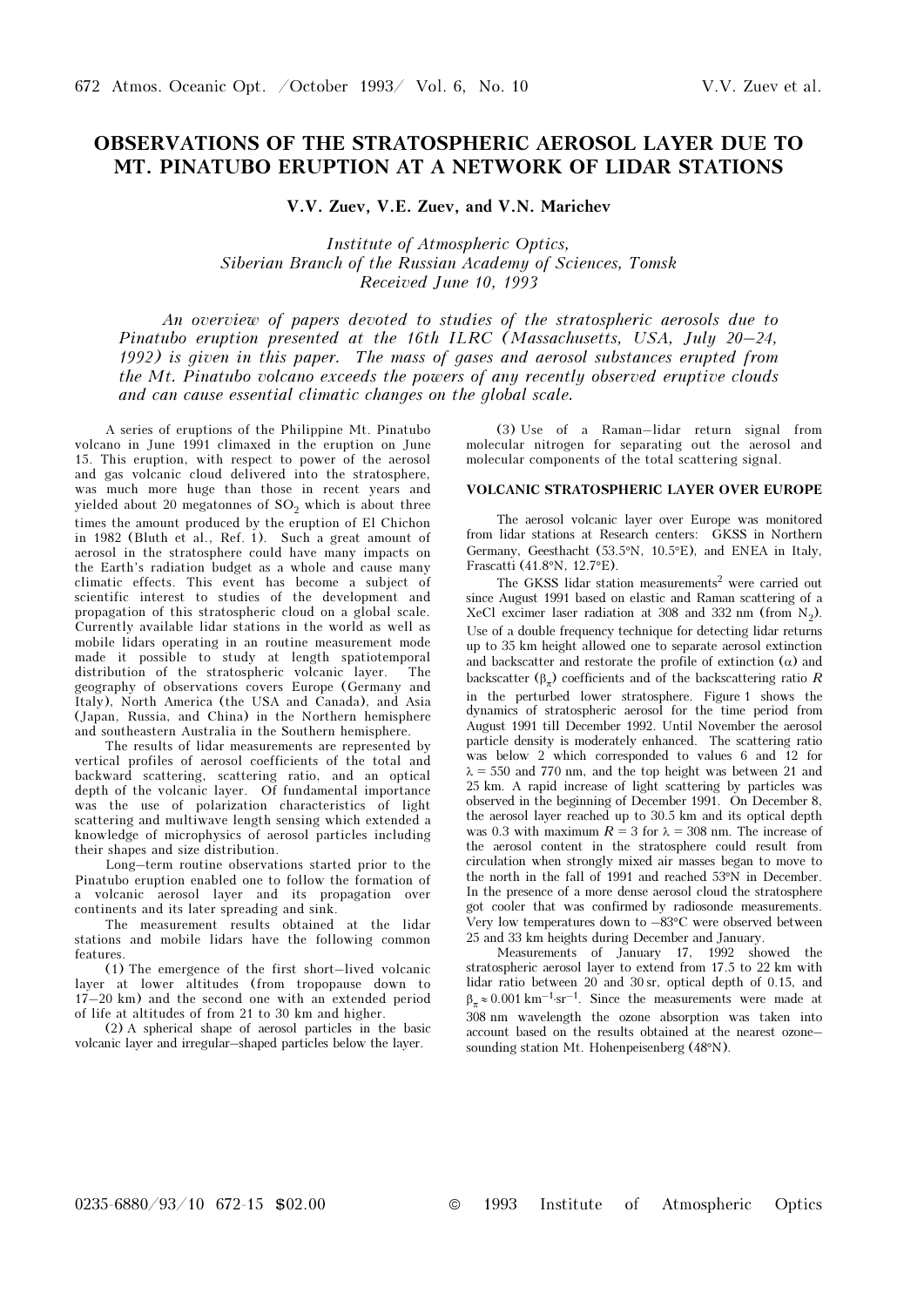

FIG. 1. Evolution of the stratospheric aerosol layer in terms of  $\beta_{\pi a}$  at  $\lambda = 308$  nm. Time resolution is 1 week, range resolution is 600 m. The number of laser shorts is  $1.5 \times 10^6$  and time of data accumulation is 2 h.



FIG. 2. Temperature profile T and ratio R. Solid line is for radiosonde data and a dotted line is the CIRA model.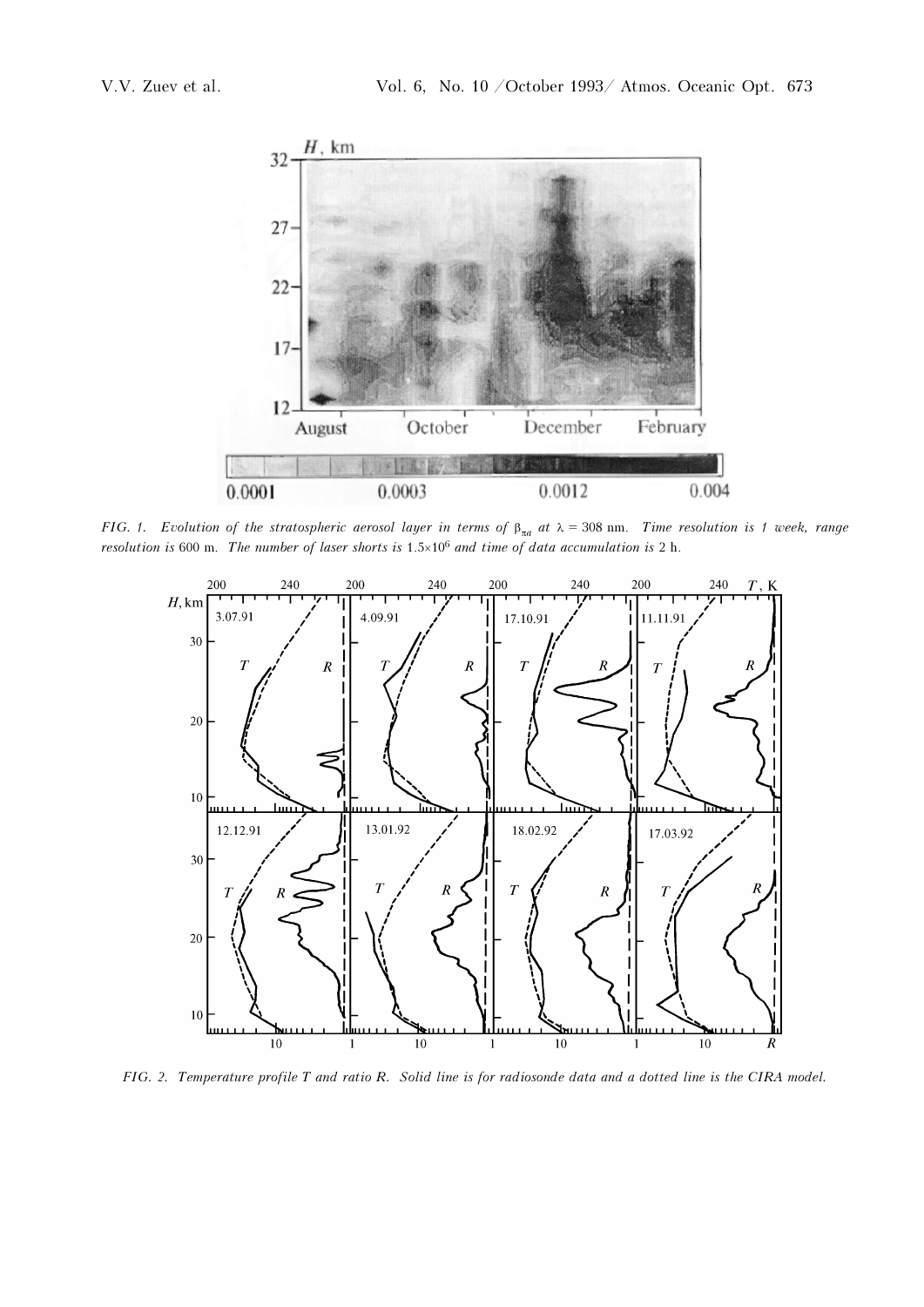

FIG. 3.

At the beginning of measurements in August 1991, very low lidar ratios around 5 sr were observed. Such disagreement with the Mie theory was probably caused by nonspherical particles like ice crystals in the stratosphere. Several months after Mt. Pinatubo eruptions the lidar ratio noticeably increased to 10–30 due to the stratospheric aerosol layer consisting of spherical sulfide particles. Since heavy nonspherical particles had left the stratosphere under these conditions the particle radii can be estimated using the Mie theory. The measurements are in a good agreement with the numerical calculations made for  $\lambda = 532$  nm based on the particle size spectrum measured by Jäger and Hofmann.<sup>3</sup>

Observations of the volcanic cloud over Frascatti (Italy,  $41.8\textdegree N$ ,  $12.7\textdegree E$ ) were performed<sup>4</sup> since July 1991. Their lidar system is based on a YAG laser ( $\lambda = 532$  nm and pulse energy 200 mJ) and a 50 cm diameter Cassegrainian telescope. Evolution of the local volcanic layer is depicted in Fig. 2. It is seen that 20 days after the Pinatubo eruptions, the aerosol layer was detected at 14 km altitude over Frascatti. The upper portion of the cloud at altitude of 23 km was observed on September 4, 1991. The maximum scattering ratio ( $R \approx 14$ ) was measured on October 17. At that time the volcanic cloud extended from the tropopause up to 30 km.

The analysis of the temporal behavior of the integral backscattering coefficient (IBSC) presented in Fig. 3 shows that three and a half months after the eruption the aerosol perturbation generated by Pinatubo reached and exceeded the maximum loads observed 11 months after the El Chichon event. Thus the rate of increase of the Pinatubo aerosol content was three times higher than that in the El Chichon stratospheric layer. It is seen from Fig. 3 that perturbations generated by El Chichon volcano are a lower limit of those which follows the Pinatubo eruption. The highest altitude where the eruptive cloud was observed is 31 km and it was reached by the middle of December.

### THE VOLCANIC STRATOSPHERIC LAYER OVER NORTH AMERICA

Observations of the volcanic stratospheric layer over North America and its southeastern maritime zone were made from lidar stations in Toronto (Canada), Hampton, and southeastern Kanzas (USA) as well as with a NASA airborne lidar (USA).

In Toronto (42.8°E, 79.5°W) the routine observations have been carried out since March 1991 using the differential absorption (XeCl–laser) and elastic scattering (second harmonic of a Nd:YAG laser) lidars.<sup>5</sup> In the period from March 1991 till March 1992 more than 90 night measurements of the stratospheric aerosol have been carried out. The Pinatubo aerosol cloud reached Toronto on July 21, 1991 forming two layers at 17 and 22 km altitudes. Figures 4 and 5 show three–dimensional representation of its dynamics using scattering ratio measured at 532 and 353 nm. As seen in the figures, the maximum value of R did not exceed 5 at both these wavelengths. Fine structure of R profile at 532 nm is better developed than that at 353 nm because of stronger molecular scattering at the latter wavelength ( $\beta_{\pi m} \sim \lambda^4$ ). The layer at 17 km existed till the end of October 1991. The average backscattering ratios in this layer are  $R_{353} = 1.3$  and  $R_{532} = 2.2$ . The layer at 22 km disappeared on the 240th day of the year. The average backscattering ratio in this layer is about 2.7 (532 nm), i.e., higher than in the lower layer. On the 260th a layer appeared, again a few days, at about 23 km. By the end of September a very strong layer was detected at about 24 km altitude with  $R = 5(532)$  and  $R = 2$  (353 nm). Then, on the 305th day, this layer was observed again and its density increased more rapidly yielding  $R = 5$  at  $\lambda = 353$  nm. It is quite probable that this layer had travelled around the Earth in 35 days. The growth of R could happen because of the particles growth during the travel. Estimates show that the velocity of such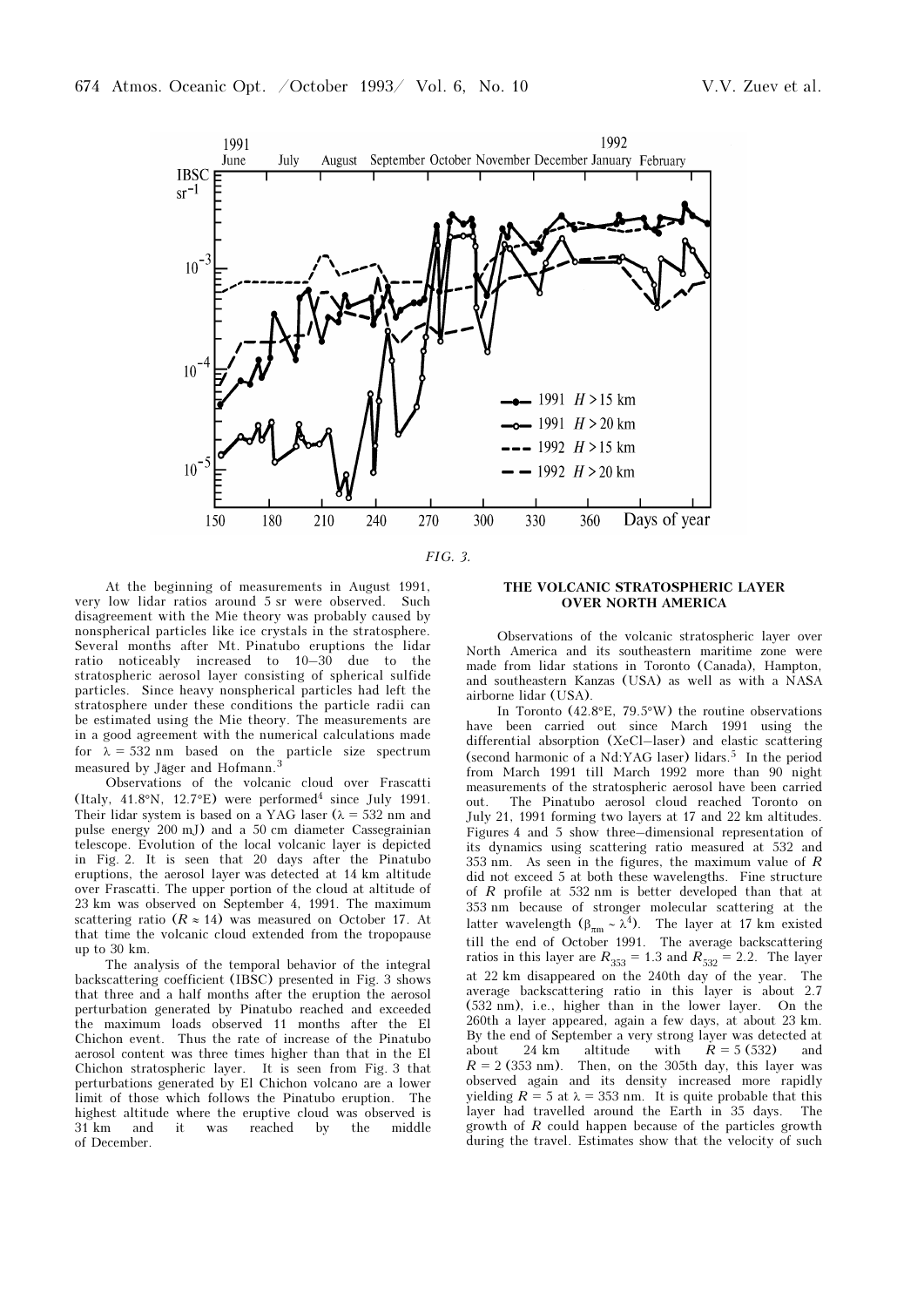a travel should be 830 km/day (10° a day) or about 10 m/s. For a comparison, McCormick found that the main eruption plume was moving east at a speed of 30 and  $20 \text{ m/s}$  in the second week of July and first week of August 1991. However, it should be taken into account that in this case the wind regime was different than that in the above mentioned case.



FIG. 4. Variations in R at  $\lambda = 532$  nm between June 29. 1991 (180th day) and October 7, 1991 (280th day after eruption).



FIG. 5. Variation in R at  $\lambda = 353$  nm between September 2, 1991 (245th day) and October 31, 1991 (304th day).

To detect deviations of particle shapes from sphere two channels were used for recording of parallel and perpendicular polarized components of scattering. Since backscattering by spherical particles does not change the polarization the ratio of a cross–polarized component to the parallel one  $\delta = P_{\perp}/P_{\perp}$  is indicative of particles nonsphericity. Figure 6 shows the profiles  $R$  and  $\delta$  as an example of such measurements. Profiles of these values have quite opposite behaviors. Thus the maximum  $(R = 4)$  at 24 km corresponds to minimum of the depolarization ( $\delta = 0.6\%$ ) while the largest peak ( $R = 1.2$ ) at 19 km corresponds to maximum of the depolarization ( $\delta = 5\%$ ) profile at this height. If we take into account that in clear air  $\delta = 1.4\%$ , then it becomes obvious that in the main volcanic layer there are only spherical particles, probably  $H_2SO_4/H_2O$ droplets. In a weaker layer at 19 km there is a great amount of nonspherical particles which may be of a solid crystal material.

A volcanic cloud over Hampton (Virginia, 37.1°N, 76.3°W) was examined using a ruby lidar with a 48–inch telescope constructed at the NASA research center.6 To separate aerosol and molecular components of scattering they used, as it was made in Ref. 6, the pressure and temperature profiles derived from radiosonde measurements. The routine observations were started on July 13. Vertical distribution, intensity, and propagation of the Pinatubo volcanic cloud were analyzed based on the parameter of the scattering ratio R. The volcanic aerosol layer was first detected on August 3, 1991 and the background content of stratospheric aerosol was measured on July 18. Clouds in the troposphere prevented observations between July 18 and August 3. Between August 3 and March 11, 1992, 40 sets of nighttime measurements were taken. Figure 7 shows 20 profiles which describe variations in aerosol content in the stratosphere between August 3, 1991 and February 28, 1992. A weak layer appeared on August 3 at an altitude lower than 20 km and the first sighting of the second layer above 24 km occurred on August 24. Even though the power and vertical distribution of the aerosol layer varied widely day to day, a general increase in the amount of aerosol was revealed during this period (August 1991 – February 1992). Pinatubo aerosol layers at altitudes above 30 km were first detected on October 31. In December, 1991 lidar returns were calibrated not by signals from the tropopause but by signals from altitudes above 30 km since a significant increase of aerosol in the troposphere occurred by this time. An extremely dense layer  $(R = 34)$  was observed at 22.4 km altitude on February 20. It is likely that this layer was a tropical layer from the Pinatubo eruption cloud transported during the winter from low to middle latitudes. The scattering ratio profiles obtained during half an year since the Pinatubo eruption are indicative of a gradual descent and broadening of the Pinatubo aerosol layer.

The peculiarities of formation and behavior of volcanic clouds from El Chichon and Pinatubo during 300 days after their eruptions were compared based on the analysis of time history of integrated backscattering coefficient (IBSC) (Fig. 8). In both cases continuous increase of IBSC is observed due to formation of aerosol particles from gas and poleward transport of the aerosol from the tropics. The background aerosol level preceding the eruption of Pinatubo was lower than the level preceding the El Chichon event. The first volcanic aerosol layer from El Chichon and that from Pinatubo reached Hampton in 42 and 48 days, respectively, that means that the velocities of their transporation in the stratosphere are close to each other. The maximum of IBSC in the layer from Pinatubo occurred 250 days after the eruption shows that Pinatubo yielded the aerosol over burdening which was twice as large as that from El Chichon reached on 245th day after its eruption.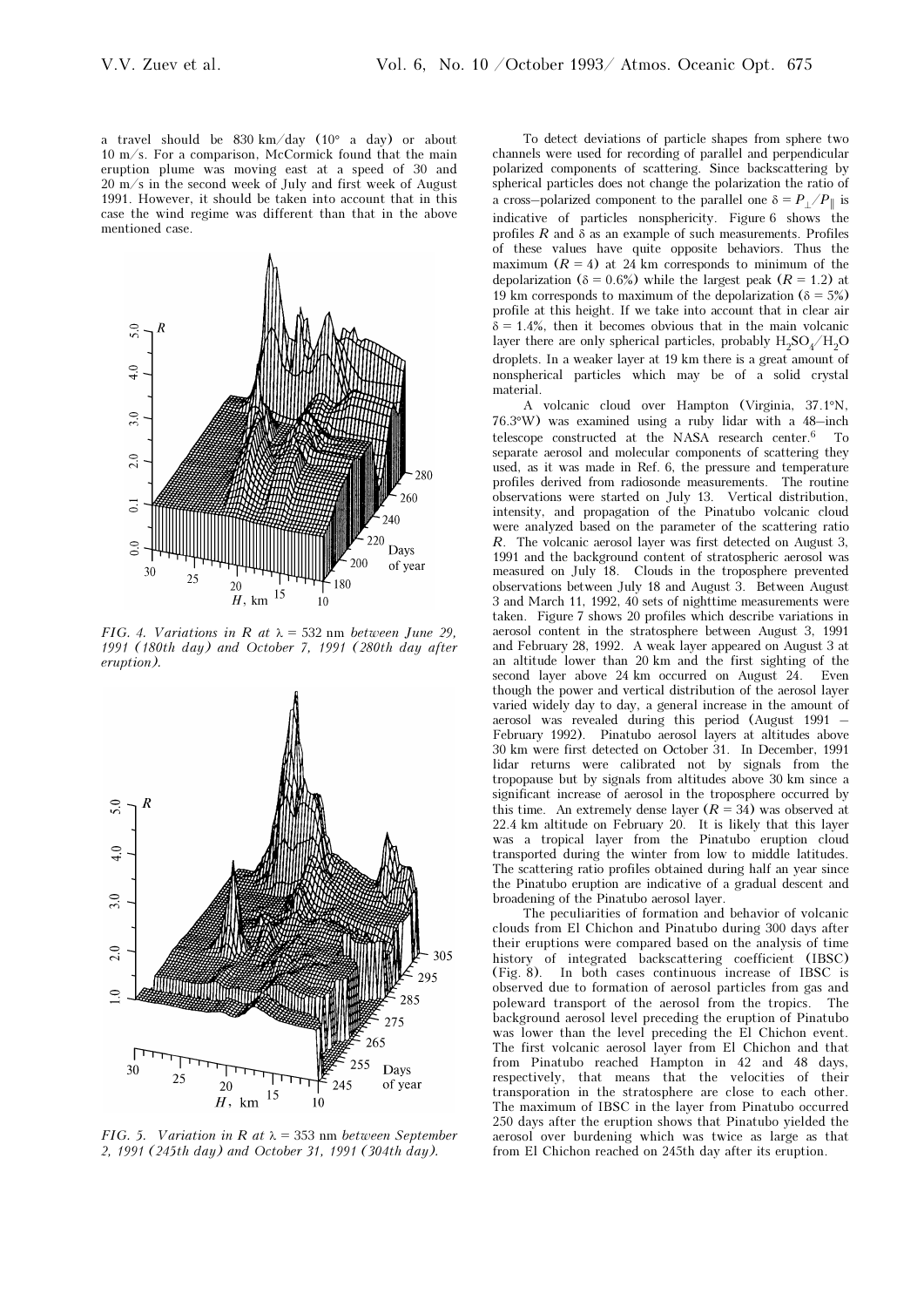

FIG. 6. Values of R (a) and  $\delta$  (b) at  $\lambda$  = 532 nm measured above Toronto on September 4, 1991.



FIG. 7. Profiles of R taken by the LaRC lidar system between August 3, 1991 and February 28, 1992.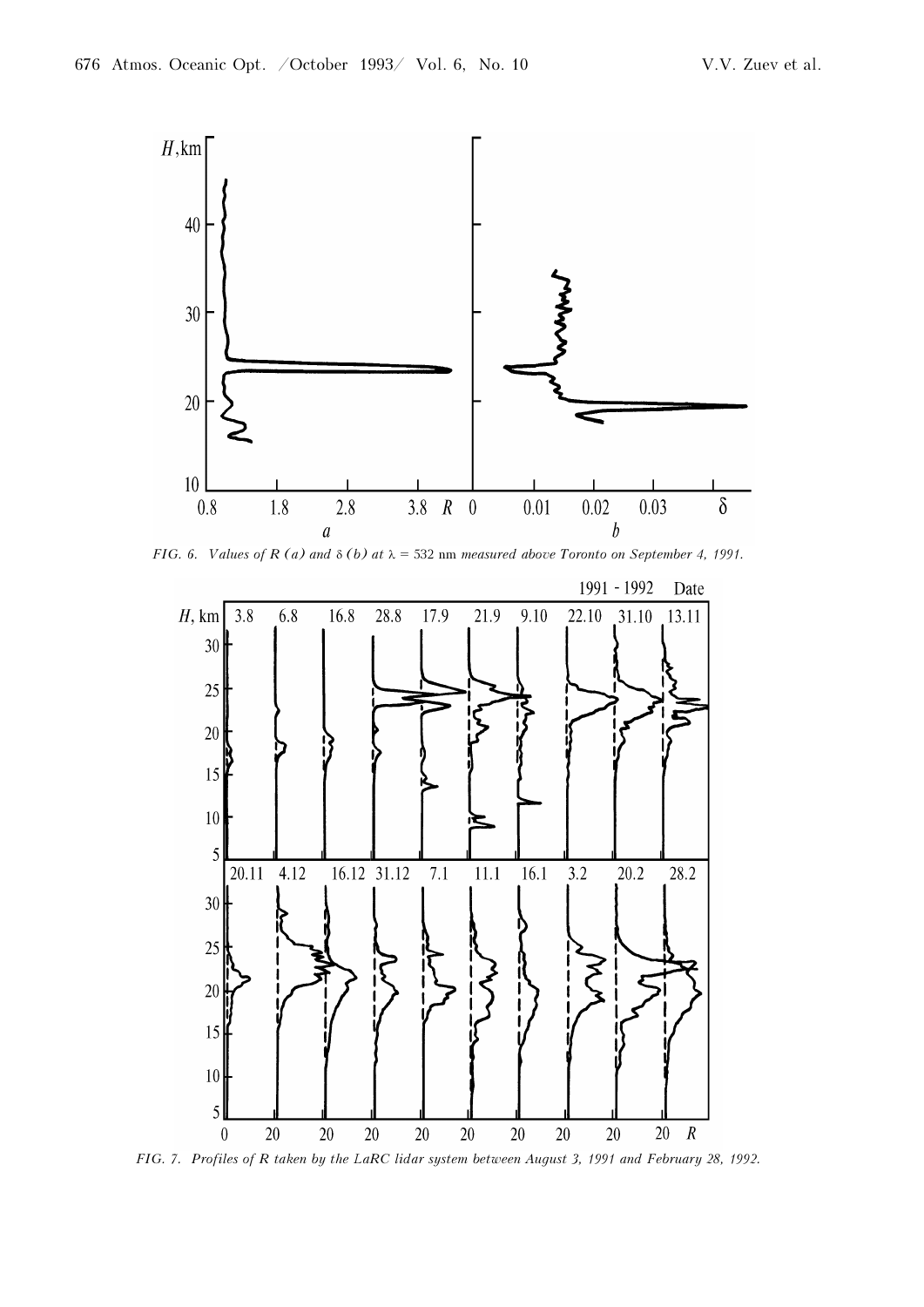

FIG. 8. Time history of IBSC in the stratosphere measured with LaRC lidar following the eruptions of El Chichon and Pinatubo.

Depicted in Fig. 9, for a comparison, are vertical profiles of aerosol scattering coefficient derived from the lidar and the SAGE–II satellite data. The scattering coefficients obtained from lidar data were then recalculated for  $\lambda = 1.02$  μm. An excellent agreement between the profiles of scattering coefficient, measured with the lidar and calculated from SAGE–II data was observed for data on October 24, 1991. The same is with the data obtained on December 31. It should be noted, however, that the signals from the satellite were obtained from 25 km and higher while the lidar returns were detected within the altitude range from 5 to 35 km. The experiment illustrates good potentials of the lidar and SAGE– II satellite in determining altitudes and stratospheric aerosol content because the lidar data supplement a lower part of the aerosol scattering profile and are checked against the satellite data in the upper part of the profile.

The program on examining the stratospheric volcanic layer accomplished at NASA Langley Research Center in Hampton was extended at the expense of multifrequency sensing of the atmosphere.<sup>7</sup> The lidar system employed a three–wavelength (1064, 532, and 355 nm) Nd:YAG laser and a 14.5–inch receiving telescope, an ADC, a mechanic chopper, and a video camera for scanning the sky.

The layer observations were begun at the end of February 1992. Lidar return calibration by molecular scattering was performed using a signal from the upper tropospheric region and taking into account the aerosol model of the atmosphere. Because of low signal–to–noise ratios at altitudes above 25 km it was impossible to normalize the profile using signal from these altitudes. An example of three–wavelength sensing in the form of scattering ratio profiles (February 27, 1992) is shown in Fig. 10.



FIG. 9. Comparison of the profiles of aerosol extinction acquired with SAGE–II and lidar at 1.02 μm.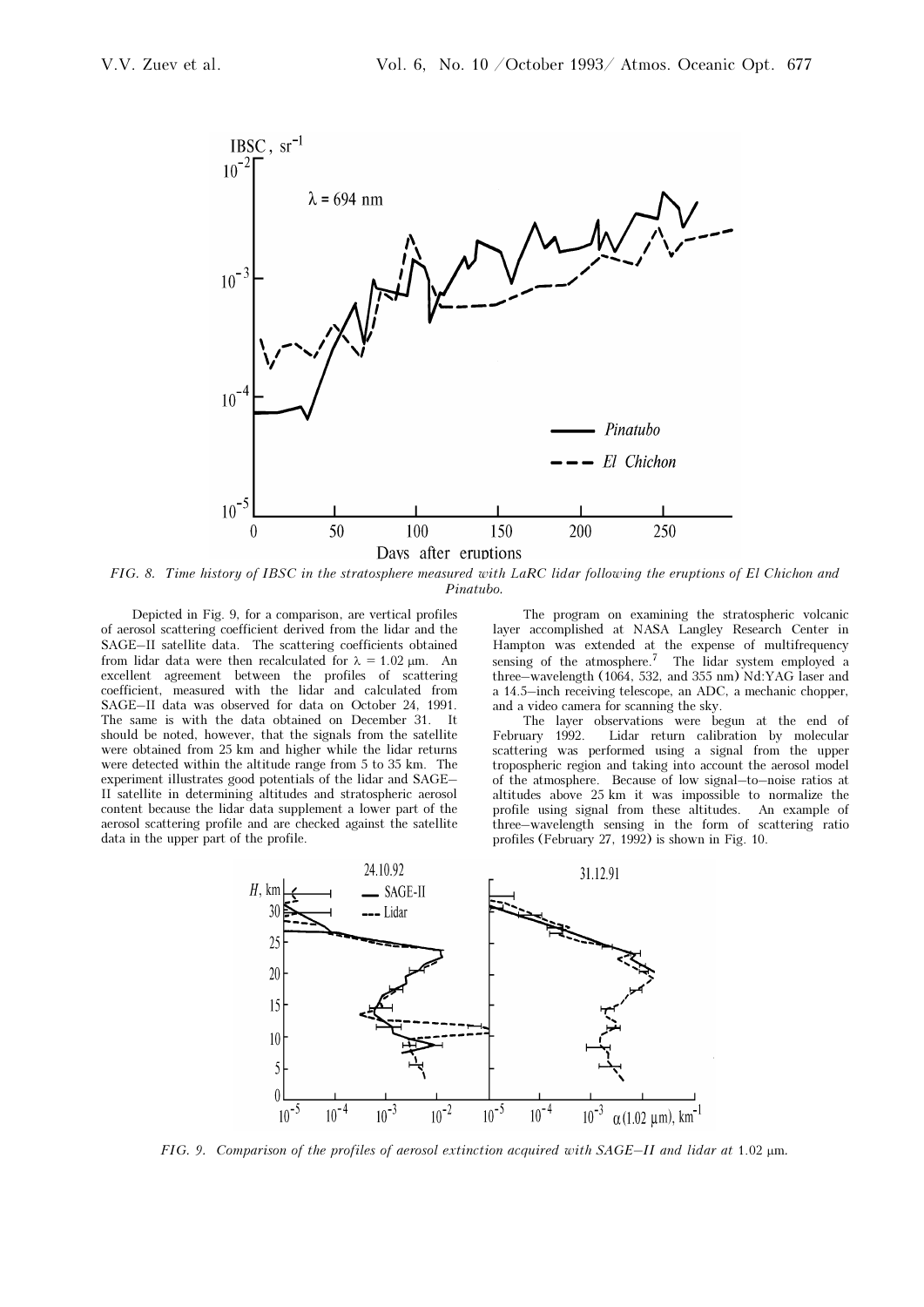

The measurements provide a distinct picture of a vertical aerosol structure and its variation from day to day. The maximum  $R$  values at 532 nm are close to those observed by Jäger at Garmisch–Partenkirchen in October 1991 and considerably smaller than those measured by Winker and Osborn at much lower latitudes. The three–wavelength measurements were used for determining the particle size distribution in order to improve the estimate of aerosol overburden in the stratosphere and the knowledge of microphysical and dynamic processes. The profiles of scattering ratio  $R$  were used to calculate the wavelength power spectral exponent  $\alpha_{\rm{sp}}$  in the aerosol backscatter spectral behavior. Comparison of the data at 1.064 and 0.355 μm yielded  $\alpha_{\rm sp} = 0.7-1.2$ ; and  $\overline{\alpha}_{\rm sp} = 1.0$ . Insignificant variations in  $\alpha_{\rm sp}$  were observed in the altitude range 15–23 km. The values  $\alpha_{\rm sn}$  for the pair of wavelengths at 1.064 and 0.532  $\mu$ m were found to be larger than those for the pair at 0.532 and 0.355 μm. These values are somewhat smaller than those measured by Post et al. in September 1991 (Ref. 8) who reported values of  $\alpha$  about 1.5. A comparison of these values of  $\alpha$  with those calculated for a sulphuric acid aerosol, using Mie theory, shows that a uniform size–distribution of aerosol up to radii at least a few tens of microns.

To provide for early detection of the effect of the Pinatubo eruption on the atmosphere, NASA arranged an airborne mission to survey the stratospheric plume soon after the eruption. An aircraft was equipped with depolarization lidar, all observations were made at the wavelength of 532 nm. Six flights were made during the period July 7–14 (21–28 days after the eruption). The measurement results were vertical profiles of R and depolarization  $\delta$  reconstructed from the trajectories of flights accomplished to the southeast from Florida (0–35°N, 50–80°W). At early stages of the eruption the volcanic material was stratified and was horizontally inhomogeneous. Volcanic aerosol was observed at altitudes between 17 and 26 km, the vertical extent of the layer ranging from one to several kilometers. The aerosol was concentrated in two layers: at 22.5 km  $(0-5°S)$  and 25–26 km (from 2 to 13–14°N). The second layer was more dense with  $R = 80$ . The layering of the aerosol was associated with the wind shear (Fig. 11). Thus, the wind profile over Barbados, then



FIG. 12. Latitudinal variations of IBSC in the stratosphere (532 nm) observed during three successive days: July 12–13

(+), July 13 ( $\bullet$ ), and July 14 ( $\circ$ ).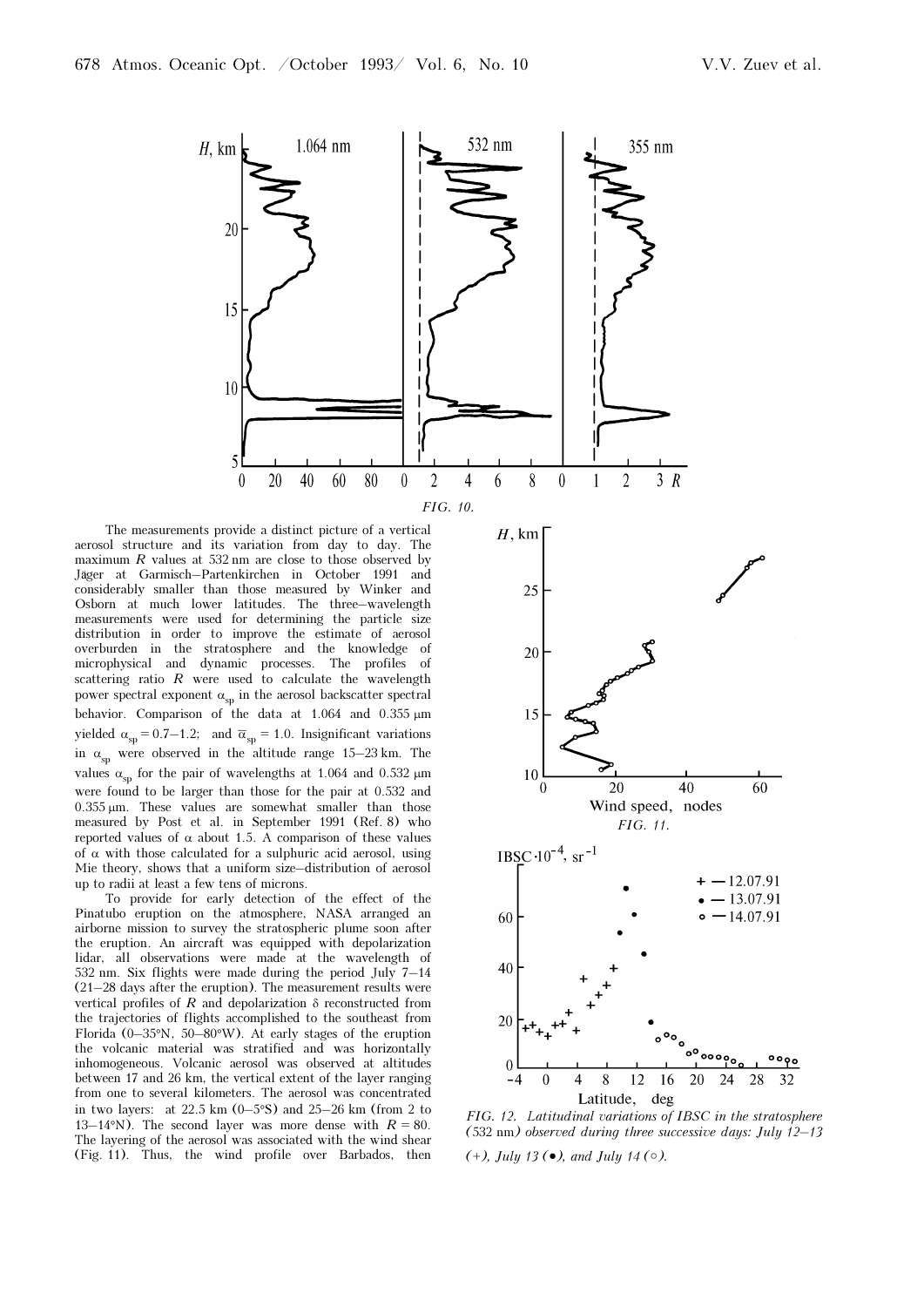observed, indicated that aerosol in the layer at 25 km was transported more rapidly than in the lower layers. The data on wind speeds in the stratosphere and SACE–II data confirmed that the layer at 25 km corresponded to the leading edge of the volcanic plume after 1.5 turn around the Earth since the eruption.

Figure 12 shows the IBSC values observed during the last three flights of the mission. The maximum aerosol content was observed on July 13, 1991 due to the dense layer at 25 km. Using a mass–to–backscatter conversion ratio of 17.3 g⋅sr/m, the stratospheric aerosol mass was estimated to be 8 megatonnes. The extension of the aerosol cloud was estimated using SAGE–II data. Since SO<sub>2</sub> injected into the stratosphere had only partially converted to aerosol, the eventual mass loading should be at least twice as large as the above estimate. The total stratospheric aerosol mass under background conditions was on the order of 0.1 megatonnes before eruption.



FIG. 13. Aerosol parameters derived from the lidar data at 351 nm. For (a) and (b) the vertical resolution is 300 m, for  $(c)$  and  $(d)$  it varies from 1.35 at 13 to 1.95 km at 23 km.

Multifrequency sensing of the Pinatubo stratospheric cloud was made at NASA/Goddard Space Flight Center. The measurements were carried out in November–December, 1991 using the Raman lidar with a XeF excimer laser. The

signals of elastic ( $\lambda = 351$  nm) and Raman  $\lambda = 3-72$  nm (O<sub>2</sub>),  $\lambda = 383$  nm (N<sub>2</sub>), and  $\lambda = 403$  nm(H<sub>2</sub>O) backscatterers were detected.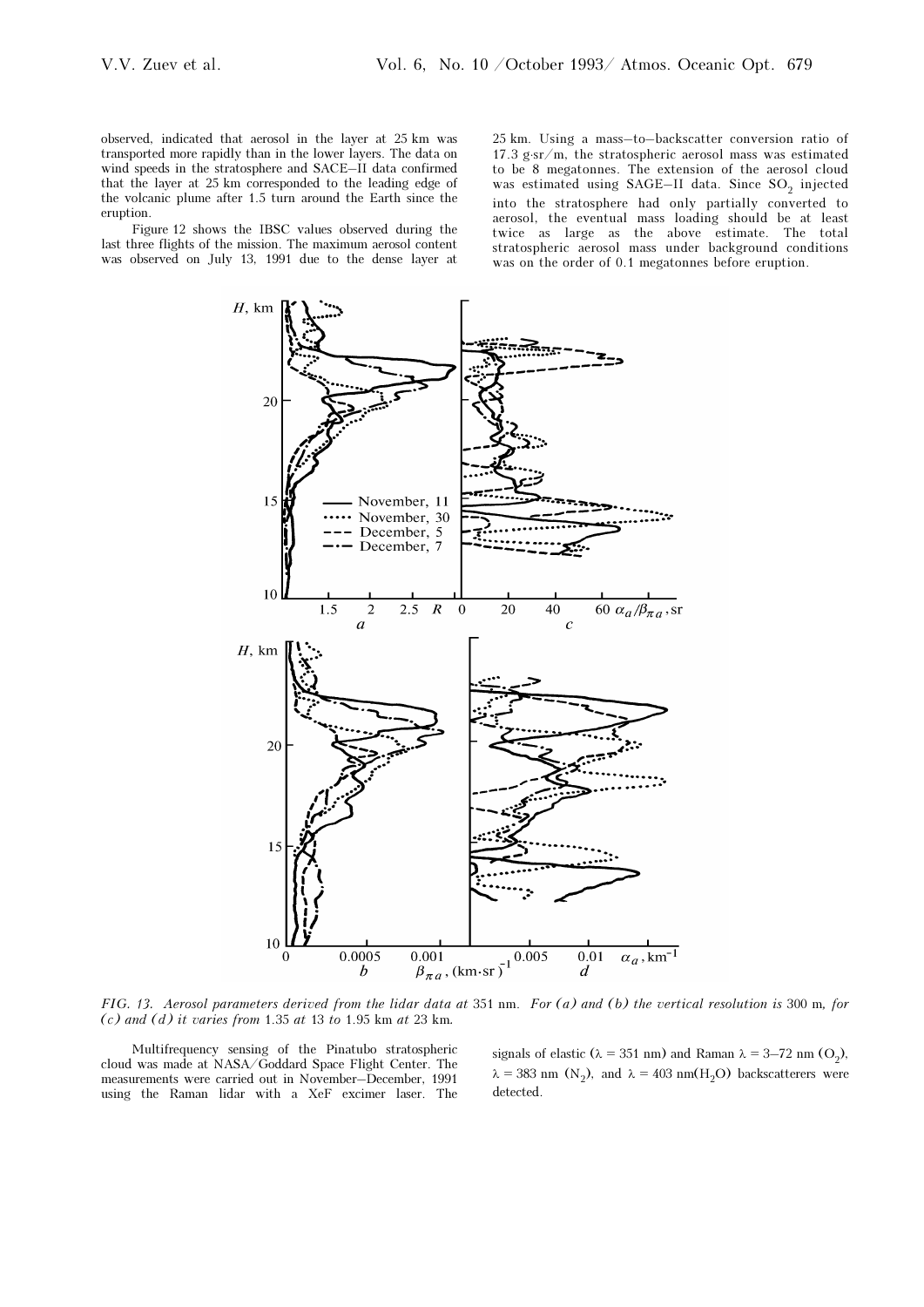

FIG. 14. The values  $q = \alpha_{q} / \beta_{\pi q}$  obtained from lidar data at  $\lambda = 351$  nm for the altitude range 15–25 km.



FIG. 15. The values  $q = \alpha_{q} / \beta_{\pi q}$  calculated from Mie theory for spherical droplets consisting of 75%  $H_2SO_4$  and  $25\%$  H<sub>2</sub>O. The droplet size distribution is lognormal; standard deviations are  $\sigma = 0.1$  and 0.3.

The profiles of the aerosol scattering ratio  $R$ , coefficients of backward and total aerosol scattering ( $\beta_{\pi a}$ and  $\alpha_a$ ), and lidar ratio  $q = \alpha/\beta_{\pi}$  at 10–25 km altitudes and 351 nm wavelength are presented in Fig. 13. According to the profiles of  $\beta_{\pi}$  and R, the maximum of aerosol concentration was between 19 and 22 km altitudes. The value  $q$  was calculated using Mie theory based on Raman signals and assuming the aerosols to be composed of sulphuric acid droplets  $(H_2SO_4 = 75\%)$ . These computations were made for 351 and 694 nm (Fig. 14). The value q ranges between 18–28 sr for altitudes between 15 and 25 km. Estimates of the modal radii of El Chichon and Pinatubo aerosols indicate that they generally range between 0.2 and 0.5 μm (Fig. 15). These values correspond to the lidar ratio  $q = 10-30$  sr. The wavelength dependences of the backscattering and extinction coefficients for such a size–distribution are  $\alpha \sim \lambda^{-0.6}$ ,  $\beta_{\pi} \sim \lambda^{-1.7}$ , in the spectral regions near 351 and 694 nm.

Vertical distribution of  $q$  depicted in Fig. 13 can be explained by variations in particle size. Thus, following Fig. 15, q increases with particle size decreasing to 0.2 μm. The decrease of  $β_π$  at altitudes below 20 km (Fig. 13) indicates that the mean particle radius decreases to a typical size of 0.1 μm what corresponds to their background size–distribution. Then the lidar ratio should increase to  $q = 50-60$  sr as shown in Figs. 13 and 15.

The main bulk of aerosol was in the layer between 15 and 25 km with its maximum somewhere between 21 and 23 km. The aerosol optical thickness varied between 0.04 to 0.06.

## THE VOLCANIC STRATOSPHERIC LAYER OVER ASIA

The volcanic stratospheric layer was observed at lidar stations of Japan (Hachioji, Tsukuba, Fukuoka), China (Hefei, Reking), Russia (Tomsk), and Belorussia (Minsk).

The measurements in Fukouka (33.5°N, 130.4°E) made with the lidar at 532 nm wavelength in July 1991 detected strong scattering layers appeared in the stratosphere due to the Mt Pinatubo eruption.<sup>11</sup> These layers, by their aerosol loading, are comparable to aerosol layers from the El Chichon volcano. Similar to the El Chichon event two layers were observed: the lower layer about 17 km at the initial stage from July to August and the upper layer at heights between 20 and 35 km. The heights of the peaks of layers coincided with the heights of three temperature intervals. In some cases the temperature inversion occurred at the same altitude as a strong scattering layer.

The parallel sensing of the stratospheric aerosol cloud from the Pinatubo eruption was made at lidar stations of Tsukuba (36.05°N, 140.13°E) and Naha (26.20°N, 127.68°E). The observation at Tsukuba has been carried out continuously during a long time prior to the eruption and that at Naha started on September 19, 1991. The volcanic cloud had reached to Tsukuba about two weeks after the eruption in the form of an aerosol layer over the tropopause (Fig. 16a). Then in July and early August a dense and thin layer could be seen at the altitude of about 21 km which was then observed at about 21–27 km altitude. The layer grew day by day. The layer between 30 and 33 km appeared over Naha in the middle of November and similar kind of layer was also seen at Tsukuba a few days later.

The integrated backscattering coefficient (Fig. 17a) in the stratosphere over Tsukubo was gradually increasing since the end of September till the end of February 1992. The same coefficient over Naha (Fig. 17b) also increased by the middle of November coinciding by time with the first observation of the upper layer above 30 km. In December the IBSC decreased to the value of the beginning of observations in Naha while strong fluctuations of the IBSC observed in Tsukuba in December and January. These phenomena may reflect the variations in the wind field in the stratosphere and in the processes of aerosols transportation from lower to higher latitudes.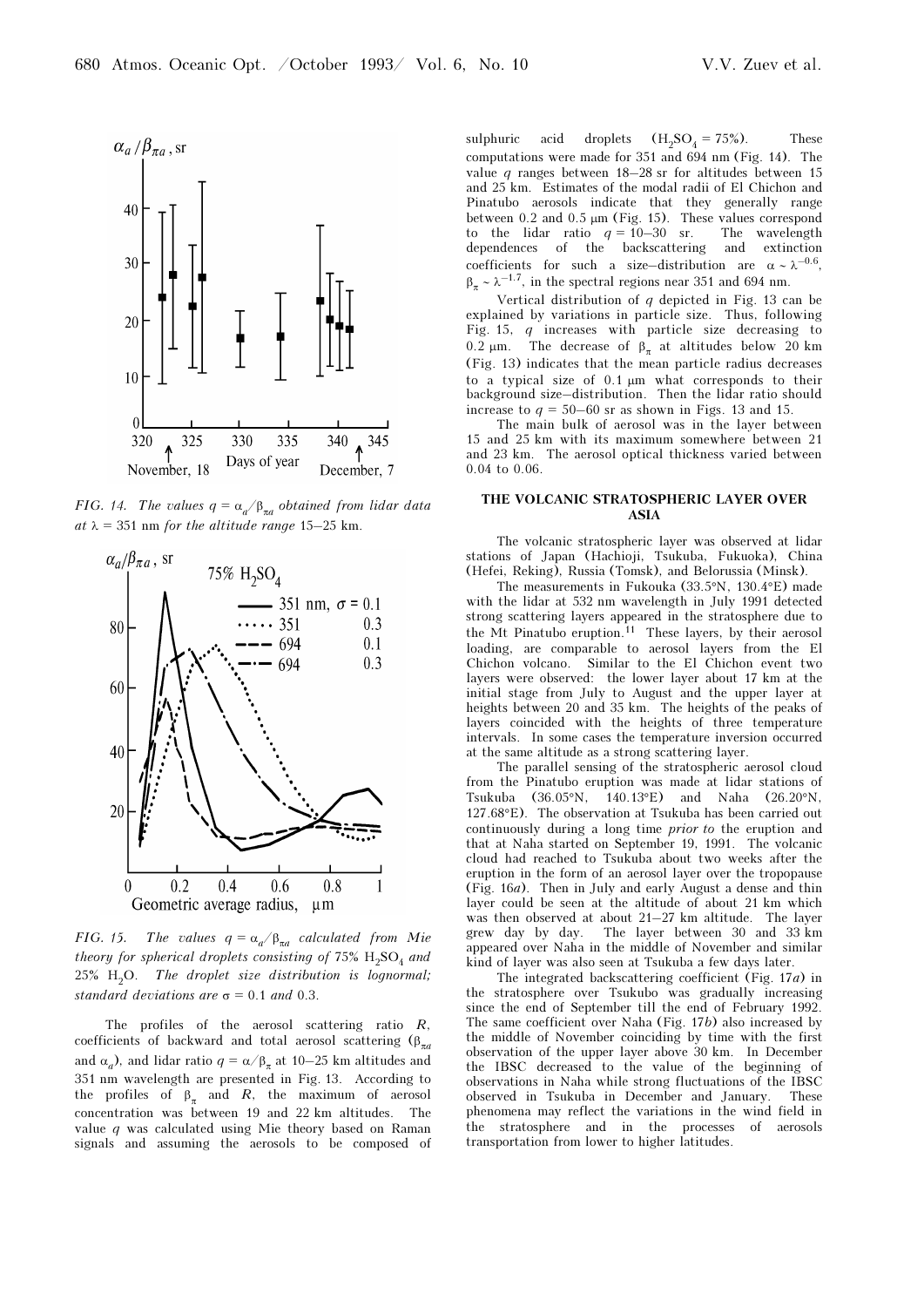

FIG. 16 a. Profiles of R observed at Tsukuba late in June 1991 to mid of March 1992.



FIG. 16 b. The same as Fig. 16 a but at Naha in the mid of September 1991 till the mid of March 1992.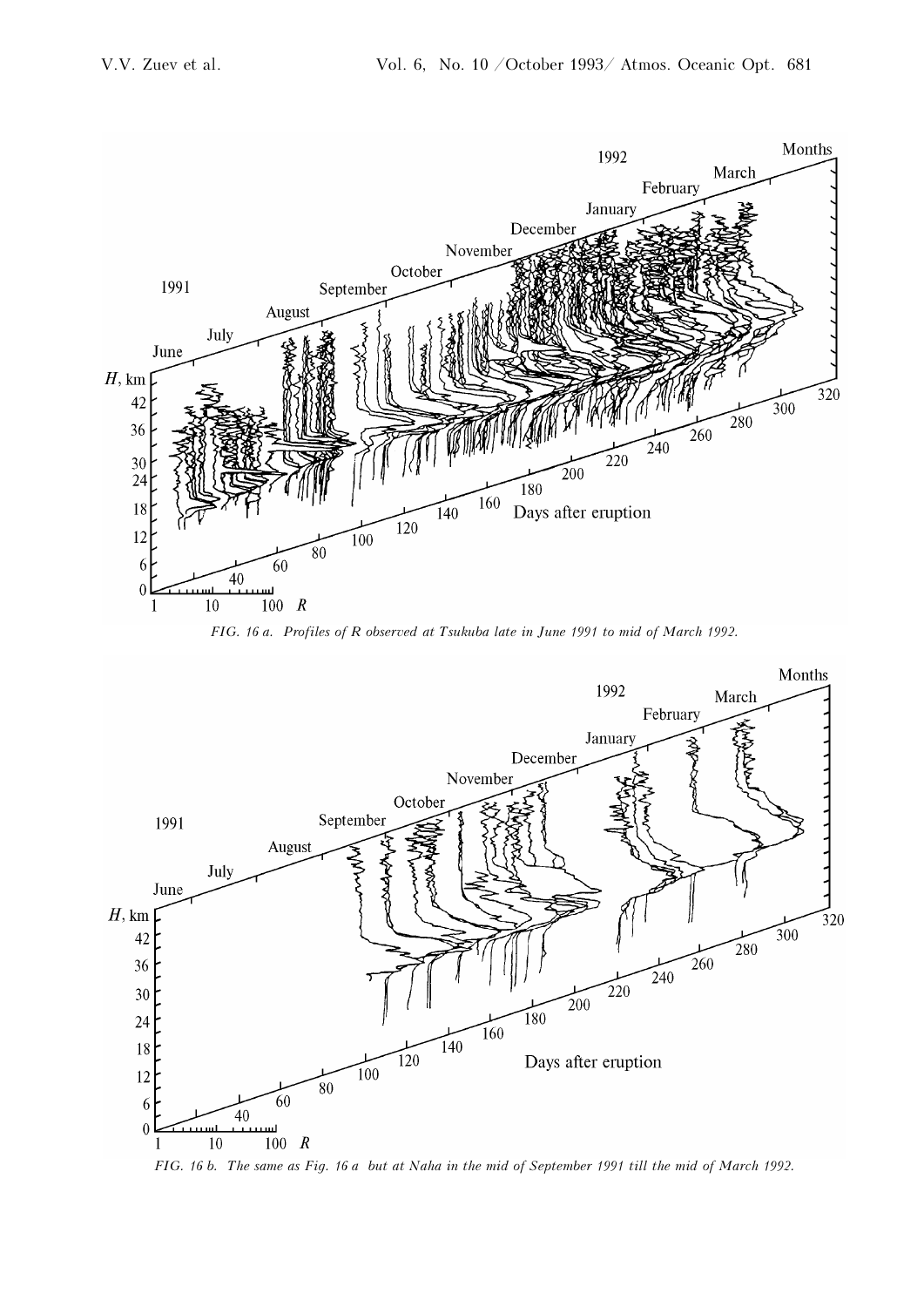

FIG. 18 b. Profiles of R used to calculate actual values of δ for aerosol by separating out the depolarized backscatter of the atmospheric molecules from the total backscatter depolarization.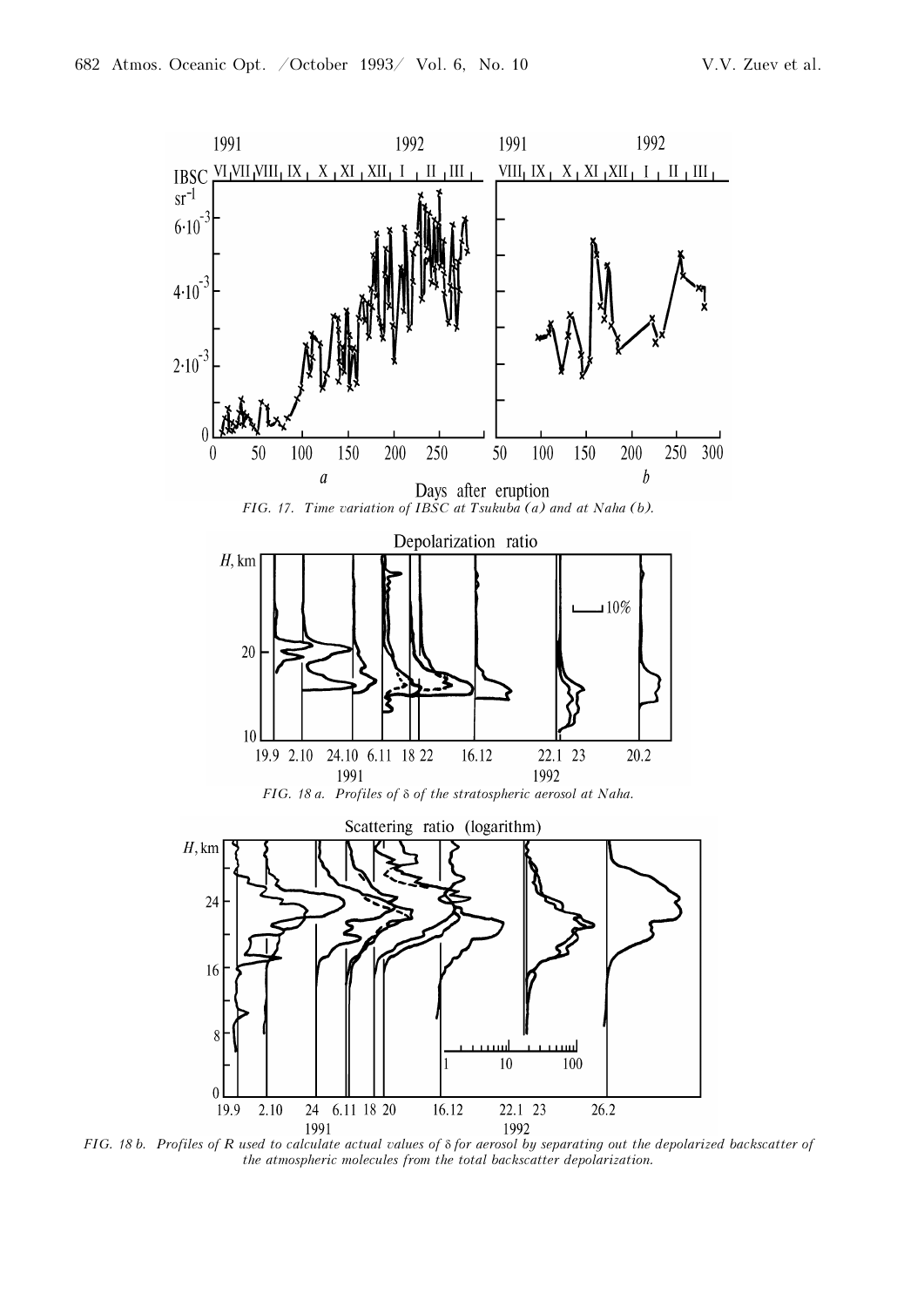

FIG. 20. Profiles  $\beta_{\pi a}$  corrected for attenuation due to extinction by aerosols using the Fernald equation: 1064 (a) and 532 nm (b), The corrected profiles with  $q = 10$  (top) to  $q = 90$  (bottom) are shown by dots. The solid curve is for the case of no correction used for extinction  $(q = 0)$ .

The data of polarization observations are depicted in Fig. 18. Presented here are the profiles of depolarization ratio and corresponding profiles of scattering ratio. The largest depolarization ratios are observed at the bottom of the aerosol cloud with the depolarization peak descending gradually. Thus it can be stated that nonspherical particles causing the radiation depolarization were in the lower part of the aerosol cloud while the spherical ones being in its upper part. The nonspherical particles could be considered to be the volcanic ash and the spherical ones to be the product of chemical reactions of  $SO<sub>2</sub>$ .

Multifrequency lidar measurements of the aerosol layer from Mt. Pinatubo eruption have also been carried out at NIES, Tsukuba. Two lidar systems were used: the big NIES lidar (532 nm) and three–wavelength lidar (1064, 532, and 535 nm) operating since June, 1991. Temporal variations of IBSC obtained with the NIES lidar are shown in Fig. 19. It is seen from the figure that the main body of aerosol clouds first came over Japan at the end of 1991 although some aerosol formations sporadically appeared since a half month after the eruption. Analysis of optical properties of the atmosphere was made using the lidar data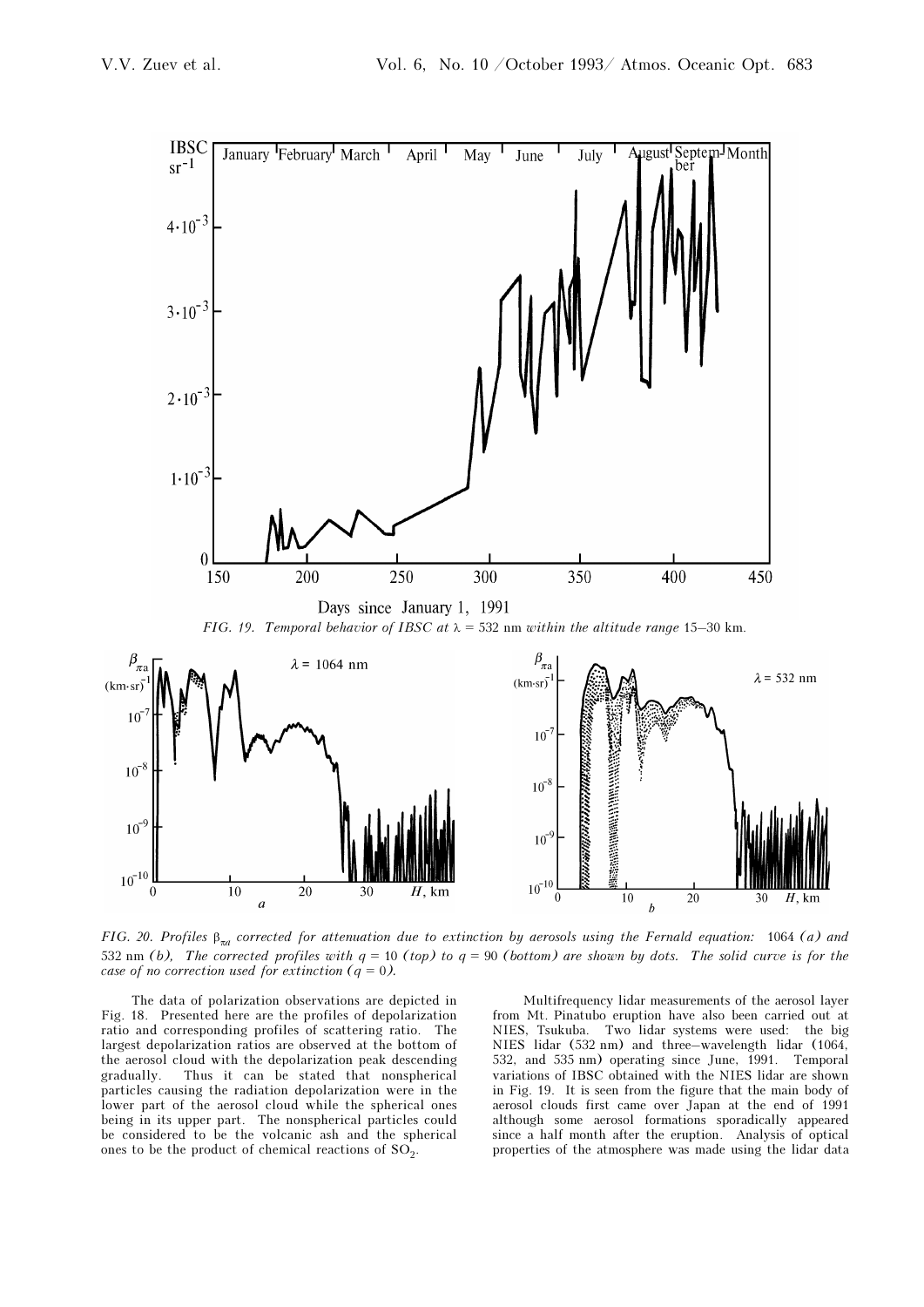obtained since December, 1991 when the main body of the aerosol cloud started to appear over Japan. The following aerosol parameters were determined: extinction–to–backscatter ratios, spectral dependence of these coefficients, and optical thickness. The backscattering coefficients were calculated using preset values of the lidar ratio  $q = \alpha/\beta_{\pi a}$ . Figure 20 depicts the  $\beta_{\pi a}$  profiles at 1064 and 532 nm obtained for different values of q.



FIG. 21.



FIG. 22.



FIG. 23.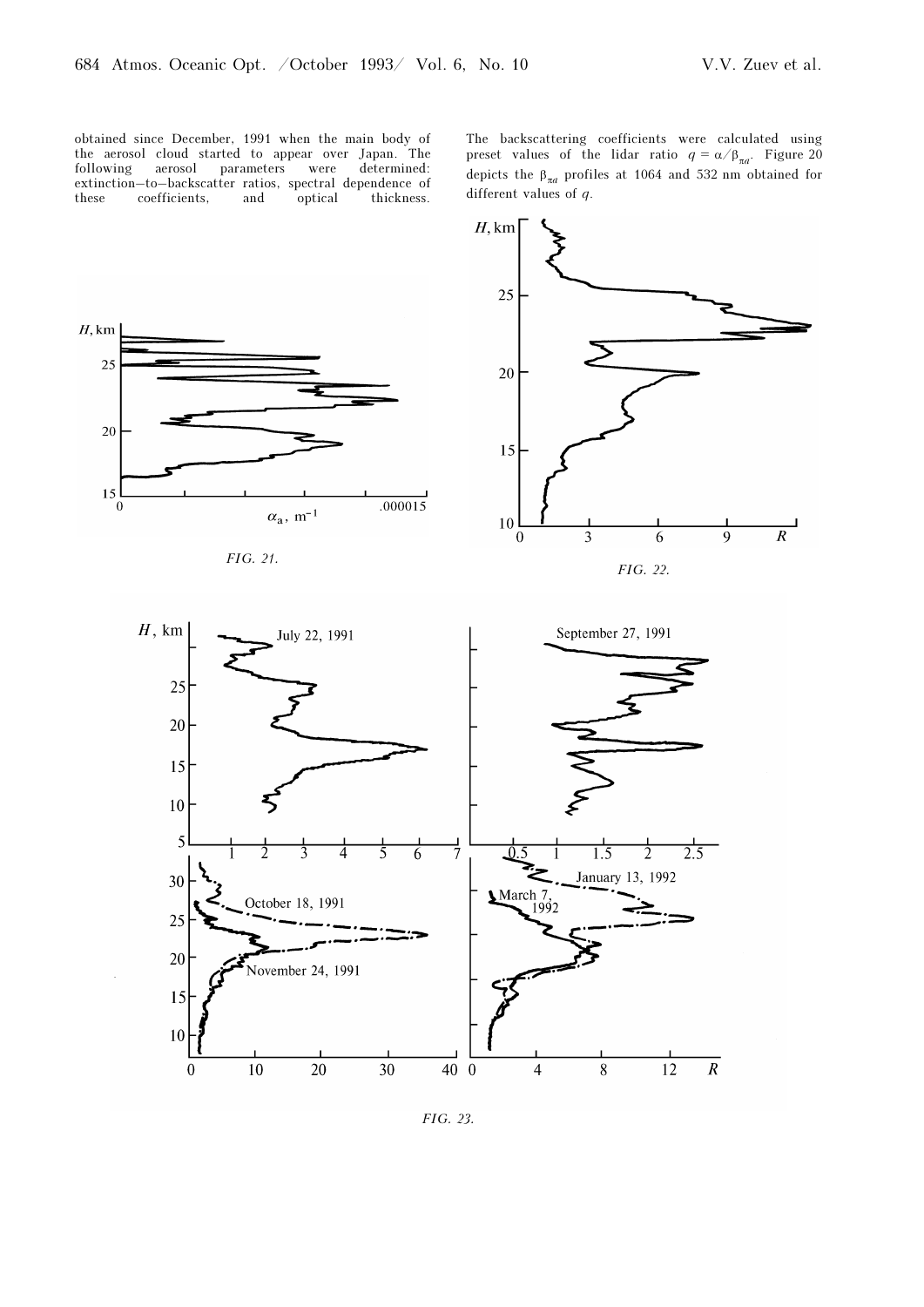





FIG. 28.